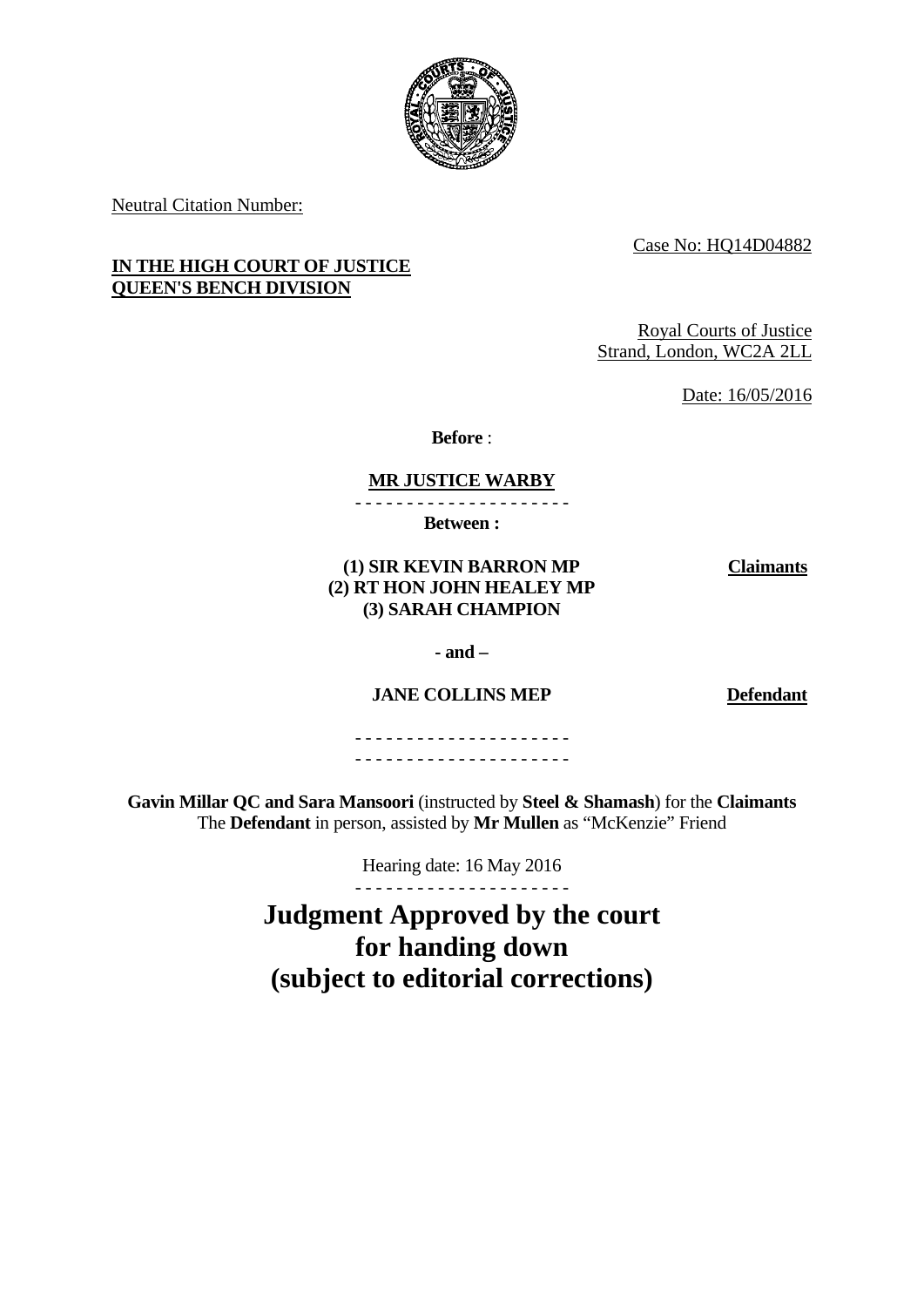# **Mr Justice Warby : Introduction**

1. Listed for hearing before me today are two applications in this action for damages for slander and libel. However, the defendant has recently applied to stay further proceedings against her until after the European Parliament has expressed an opinion on whether the proceedings violate the immunities enjoyed by the defendant in her capacity as a Member of the European Parliament. It is clear that where a request for the Parliament to defend an MEP's immunity is made by the MEP, and the court is notified that the procedure to defend immunity is under way the Court is bound to stay its own process. In this case the grant of such a stay would risk a considerable waste of time and costs. That would not deter me from carrying out the duty imposed by European law, if I was convinced that it applied on the facts of the case. After argument however I have concluded, for the reasons which follow, that the point has not yet been reached at which I am duty bound to grant such a stay.

#### **The factual and procedural background**

- 2. The claimants are all Labour Party MPs for constituencies in the Rotherham area. The defendant is the MEP for Rotherham, a member of the UK Independence Party. The claim arises from a speech the defendant made at the UKIP Conference on 26 September 2014. The speech was broadcast live on the BBC Parliament channel, and republished in whole or in part on the UKIP website, Twitter, and the Press Association Mediapoint wire service.
- 3. The main theme of the speech was the then notorious sexual exploitation of children in the Rotherham area. The speech focused on the role of the Labour Party and referred to "the three Labour MPs for the Rotherham area".
- 4. On 20 April 2015 I tried two preliminary issues in the action: the meaning of the words complained of and whether they were a statement of fact, or an expression of opinion. At that time the defendant was represented by solicitors, RMPI LLP ("RMPI"), and Counsel, Ms Kate Wilson. I gave judgment on those issues on 29 April 2015: [2015] EWHC 1125 (QB). I held that the words bore three defamatory meanings about each of the claimants:
	- (1) That they knew many of the details of the scandalous child sexual exploitation that took place in Rotherham over a period of sixteen years, in the course of which an estimated 1,400 children were raped, beaten, plied with alcohol and drugs, and threatened with violence by men of Asian origin, yet deliberately chose not to intervene but to allow the abuse to continue. I held this to be an allegation of fact.
	- (2) That they acted in this way for motives of political correctness, political cowardice, or political selfishness. I held this to be an expression of opinion.
	- (3) That each was thereby guilty of misconduct so grave that it was or should be criminal, as it aided and abetted the perpetrators and made the Claimants just as culpable as the perpetrators. This too I held to be an expression of opinion.
- 5. The claimant made no application for permission to appeal against these conclusions.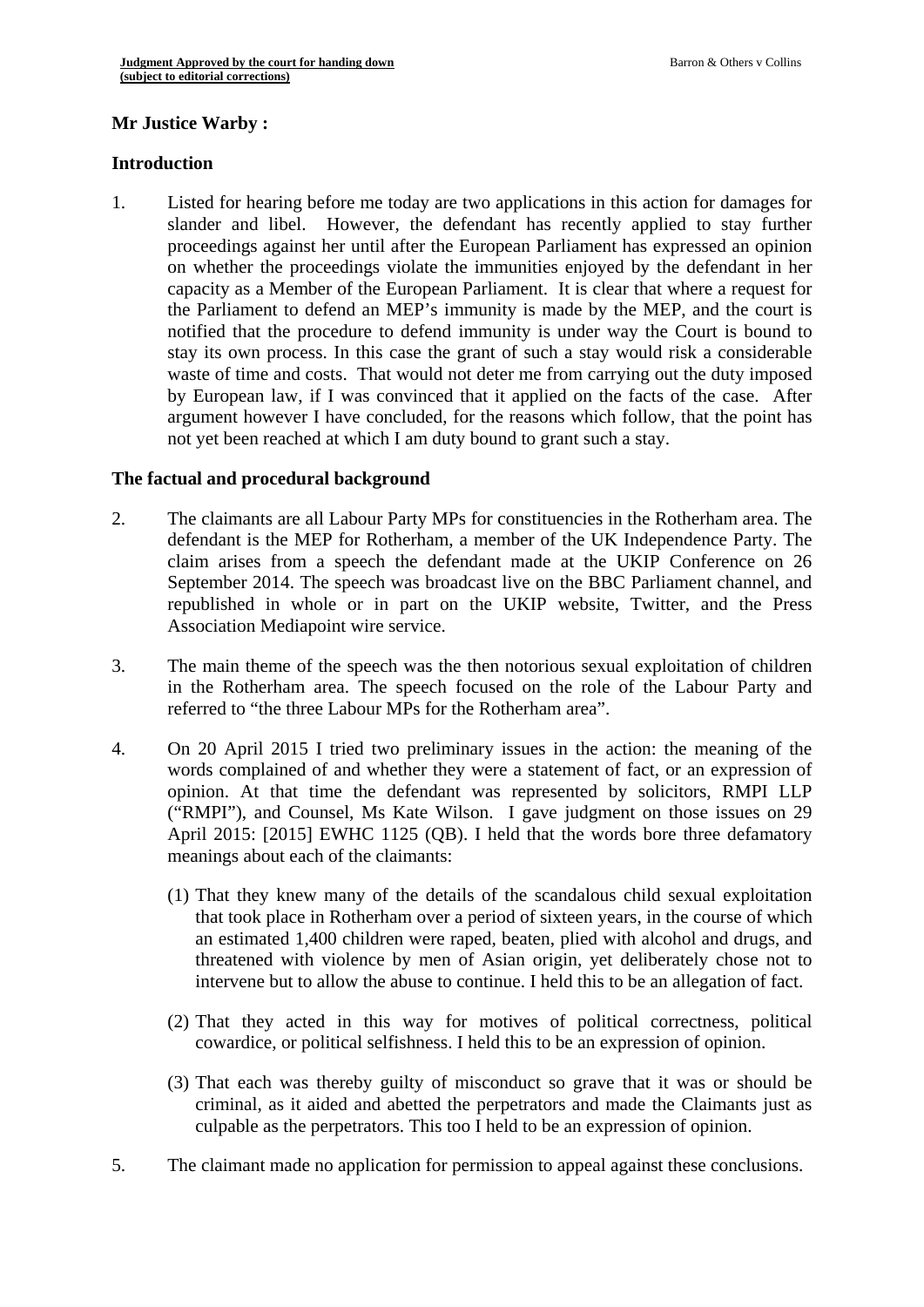6. On 26 May 2015 RMPI wrote to the claimants' solicitors in the following terms:

#### "OFFER TO MAKE AMENDS

#### IN ACCORDANCE WITH S 2 OF THE DEFAMATION ACT 1996

Dear Sirs

#### **Barron and others v Jane Collins**

The Defendant has instructed us to make an unqualified offer to make amends under section 2 of the Defamation Act 1996 to each of the Claimants.

The Defendant offers to

Make a suitable correction of the statement complained of and a sufficient apology to the Claimants

Publish the correction and apology in a manner that is reasonable and practicable in the circumstances and

Pay to the Claimants damages and their reasonable legal costs to be assessed if not agreed.

The Defendant intends to rely upon this offer in the event she needs to file and serve a defence."

- 7. This is a standard form of offer of amends. Section 3 of the Defamation Act 1996 ("the 1996 Act") sets out the consequences of accepting such an offer. In summary, no proceedings can be brought or continued by the claimant other than for the purposes of enforcing the offer of amends. For that purpose, if the parties cannot agree, the claimant can apply to the court for the determination of what sums should be paid by way of compensation and costs. The assessment is made on the same principles as the assessment of damages and costs in a defamation action.
- 8. By s 4 of the 1996 Act, an offer of amends is a defence to a defamation claim, if it is not accepted by the claimant, unless the claimant proves that the defendant "knew or had good reason to believe that the statement complained of" referred to the claimant, defamed him, and was false. These provisions have been held to impose, in substance, a requirement to prove malice. Claimants rarely decline an offer of amends.
- 9. On 27 May 2015 RMPI filed and served a Defence, settled by Ms Wilson. This relied on the offer of amends as a defence, asserting that it had been made and not withdrawn. At paragraph 9 it stated that "It is accepted that the claimants and each of them are entitled to compensation pursuant to the above offer of amends."
- 10. A number of points were made in the Defence relation to the assessment of compensation. Paragraph 11 asserted in mitigation of damages that most of the publishees were political opponents of the claimants, whose standing in their eyes was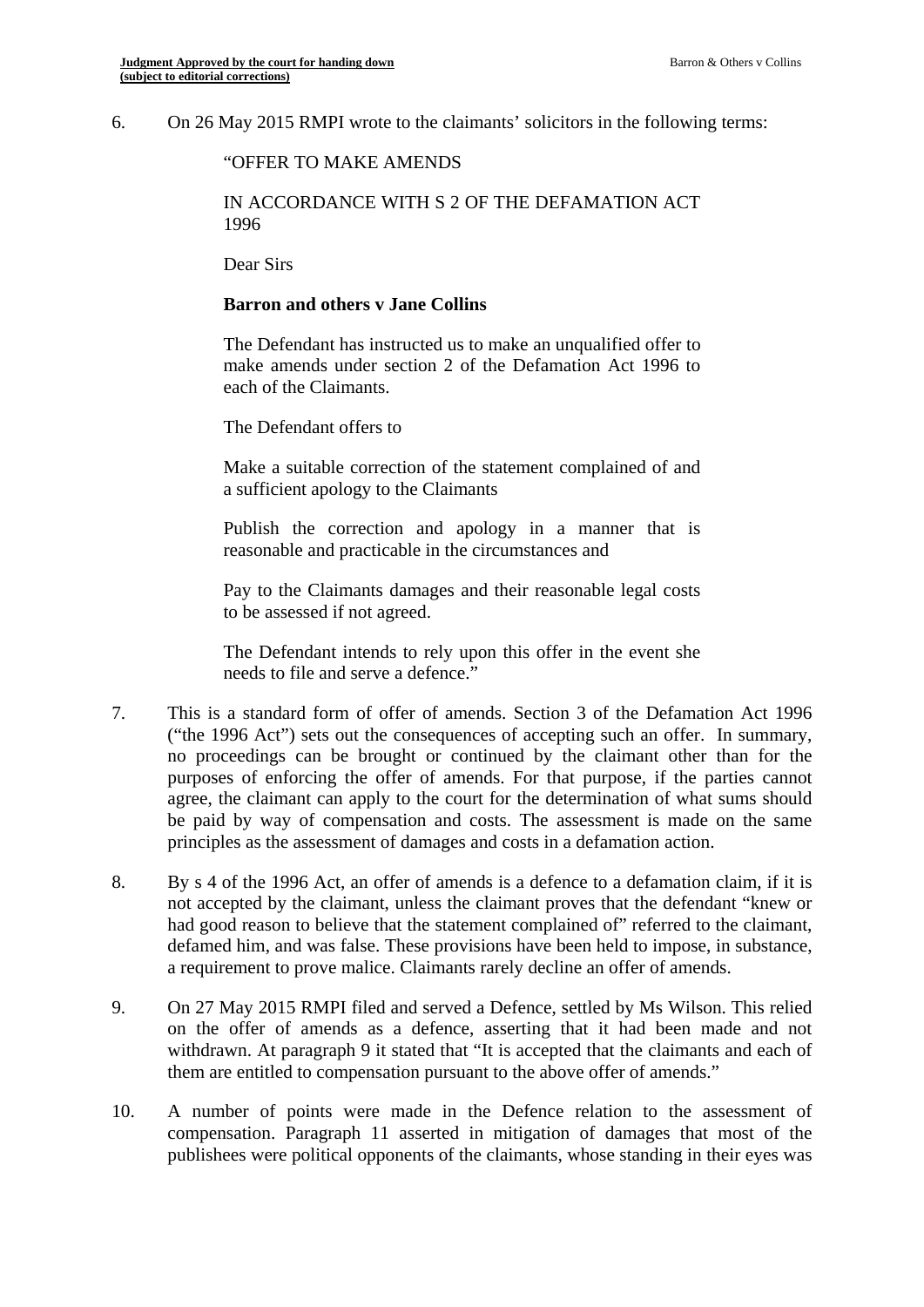of little importance to the claimants. It was said that the publication complained of "did little damage to [the claimants' reputations in the eyes of the public at large."

- 11. The Defence contained a statement of truth signed by Ms Rowland, solicitor for the defendant, as follows: "The defendant believes that the facts stated in the Defence are true. I am duly authorised by the defendant to sign this statement of truth."
- 12. By letter dated 28 May 2015 the claimants' solicitors wrote to RMPI stating that "our three clients accept your offer to make amends". They asked for proposals as to the steps to be taken by way of correction, apology and publication and sought "a realistic offer of compensation."
- 13. The parties did not agree on the amount to be paid by way of compensation. On 9 September 2015, therefore, the Claimants issued an application for the court to assess what was due ("the Assessment Application"). Statements from each claimant, made on 14 and 18 September 2015, were served in support of their damages claims. A hearing was listed for 18 December 2015. On 27 November 2015 the defendant made three witness statements in response, one in respect of each claimant. By this time the defendant had parted company with her solicitors and was acting as a litigant in person.
- 14. By letter dated 9 December 2015 the defendant made an application to "vacate the offer of amends" ("the Application to Vacate"). She stated that she had not instructed her solicitors to make any offer of amends; and that it was only after becoming a litigant in person that she had realised the effect of an offer of amends. She asked for her application to be dealt with on paper, without a hearing. On 15 December, however, Dingemans J directed that her application be listed for hearing on 18 December, before the claimants' application for the assessment of compensation.
- 15. On 16 December 2015 the defendant's PA emailed the claimant's solicitors to state that the Defendant was unwell and would not be able to attend the hearing. She then applied for an adjournment. On 18 December 2015, in the defendant's absence, HHJ Moloney QC granted her application to adjourn. He did so on conditions relating to service of medical reports. He also gave directions for the service by her of evidence in support of the Application to Vacate, and required her to give instructions to her former lawyers, waiving privilege in respect of the advice they gave her about the offer of amends and its consequences.
- 16. On 6 January 2016 the defendant made a witness statement in support of the Application to Vacate. In it she mentioned a number of defences which she stated would have been available to her had she contested the proceedings. One of these was immunity, on which she said this at [23-24]:

"The protocol on the Privileges and Immunities of the European Communities 8 April 1965. Article 9 makes provision that "members of the Assembly shall not be subject to any form of inquiry, detention, or legal proceedings in respect of opinions expressed or votes cast by them in the performance of their duties." At all times the claimants have acknowledged that I was speaking in a political forum and in my capacity as an MEP. It is abundantly clear that I was acting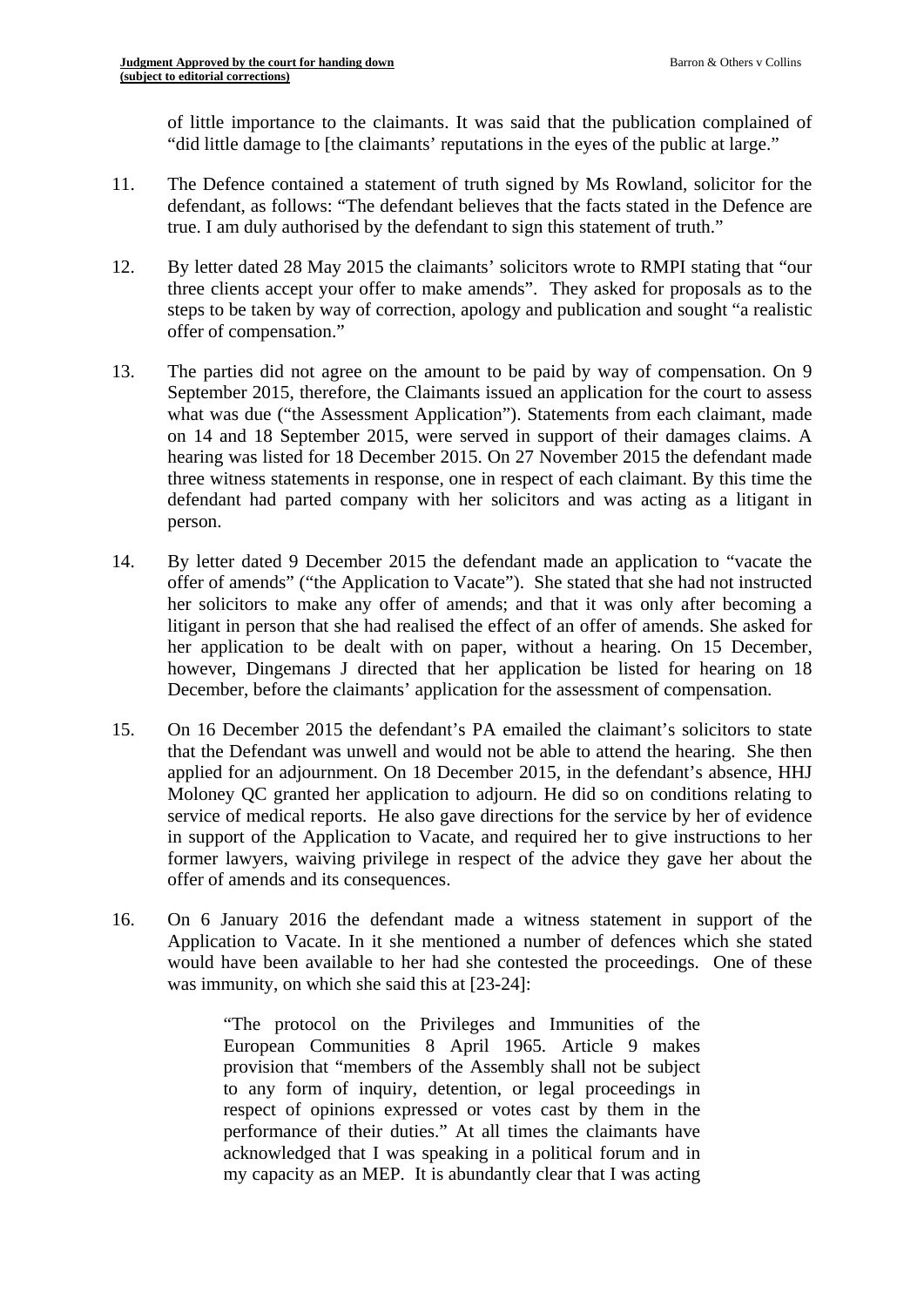in accordance with my duties as an elected representative for the people of Rotherham, which falls within my constituency. The trafficking and abuse of children has been debated by the Assembly and the rights of the child are enshrined throughout the European Union under Article 3 of the Treaty of Lisbon [2012]. As an MEP for Yorkshire and the Humber it remains my duty to demonstrate leadership within my constituency. To actively promote the welfare and interests of all my constituents, to scrutinise the performance of all those holding public office in my constituency and to challenge the poor behaviour and abject failure of anyone claiming to represent these people.

"24. … The nature of my immunity was raised with RMPI LLP however they were under the impression that it operated exactly as Parliamentary Privilege in Westminster. It required a junior researcher who joined my team in July 2015 to demonstrate enough initiative to contact and harangue the Director of the European Parliament's Legal Service for clarification of this matter. Monsieur Passos confirmed that the immunity afforded to members of the Assembly was not subject to member state legislation and operated wherever that member is carrying out their duties. It would be utterly ridiculous if an MEP were only able to robustly and candidly represent the views of their constituents in a foreign country."

- 17. It was not said at that stage, however, that the defendant intended to assert her immunity by making a formal request for that purpose in the European Parliament, in the way that I shall describe. The defendant has told me today that she did not at that time have in mind that she could take such a step. She only became aware of that in the course of later, protracted discussions with officials at the Parliament. The existence of such discussions was not made known to the claimants. Through Mr Millar QC the claimants have made clear that they do not accept there were such discussions.
- 18. When granting the adjournment Judge Moloney also ordered the parties to notify the court of the dates on which they would be unavailable in the period 15 February to 15 May 2016. There is a dispute about the process by which a hearing date was fixed, and the reasonableness or otherwise of the parties' conduct in that respect. It is enough for present purposes to say that the process was protracted and that in the event, a hearing period outside that three month window was fixed: 16 – 19 May 2016. As a result, the Application to Vacate and the Assessment Application were listed for trial before me with a time estimate of  $1 \frac{1}{2}$  - 2 days commencing today, Monday 16 May 2016.

#### **The Stay Application**

19. On Wednesday 4 May 2016 the defendant wrote and her PA sent by email to the Master's Support Unit at the Royal Courts of Justice a letter headed "Request for the European Parliament to Defend the Immunity of Members Initiated - Protocol of Sincere Cooperation Triggered" ("the 4 May letter"). The 4 May letter stated that the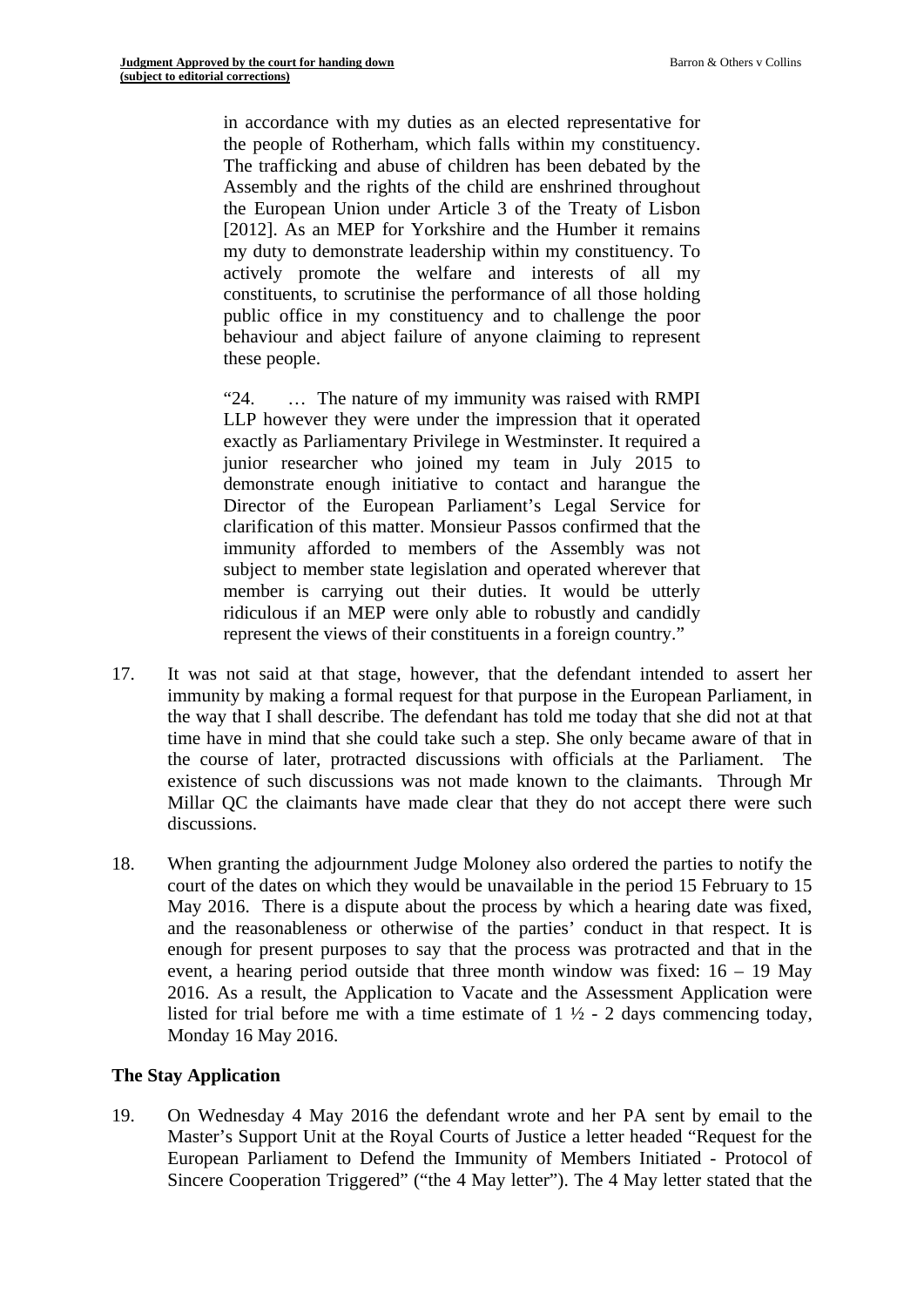defendant had "formally initiated the process for the European Parliament to defend her immunity under article 8, absolute immunity" by writing to the President, Mr Schulz.

- 20. Two issues were identified in the 4 May letter. The first was put in this way: "the application of parliamentary immunity for Members of the Parliament under EU law in relation to the ongoing proceedings that have been brought against me". The second issue raised was a suggestion that the claimants had "considered attempting to restrict my freedom of movement to and from the Parliament's buildings". It was these matters which were said to have triggered a request to Mr Schulz for him and the Parliament to defend the defendant's right to free movement, and put a stop to "attempts by the Claimants to abuse the court".
- 21. Enclosed with the 4 May letter was a copy of a letter from the defendant to President Schulz, dated 3 May 2016. The copy before the court bears a stamp of the President's Office and a manuscript notation "Received 03/05/16". This letter read as follows:

"Dear President Schultz

 $\sim$ 

#### **Request for the Defence of Parliamentary Privileges and Immunities**

I am writing to you in accordance with Rule 7 of the Rules of Procedures of the European Parliament. I respectfully submit that proceedings which are being brought against me in the English Courts are a breach of the privileges and immunities that are accorded to Members of the European Parliament.

I respectfully request Parliament to defend:

#### l. **My immunity under Article 8 (absolute immunity) and**

### **2. My freedom of movement to attend Parliament and carry out my duties.**

Legal proceedings have been brought against me for expressing an opinion made in my capacity as a Member of this Parliament and made in the performance of my duties. Measures taken against a Member for expressing opinions which are in the public interest and in the performance of their duties undermine the Parliament's integrity as a democratic legislative assembly.

No application to waive that privileges and immunities of a Member of this Parliament has been made by the competent authority.

I have done by utmost throughout these legal proceedings to co-operate with the English Courts and make them aware of my role as a servant of the European Parliament and my constituents. However, the parties involved refused to acknowledge my responsibilities and duty to attend the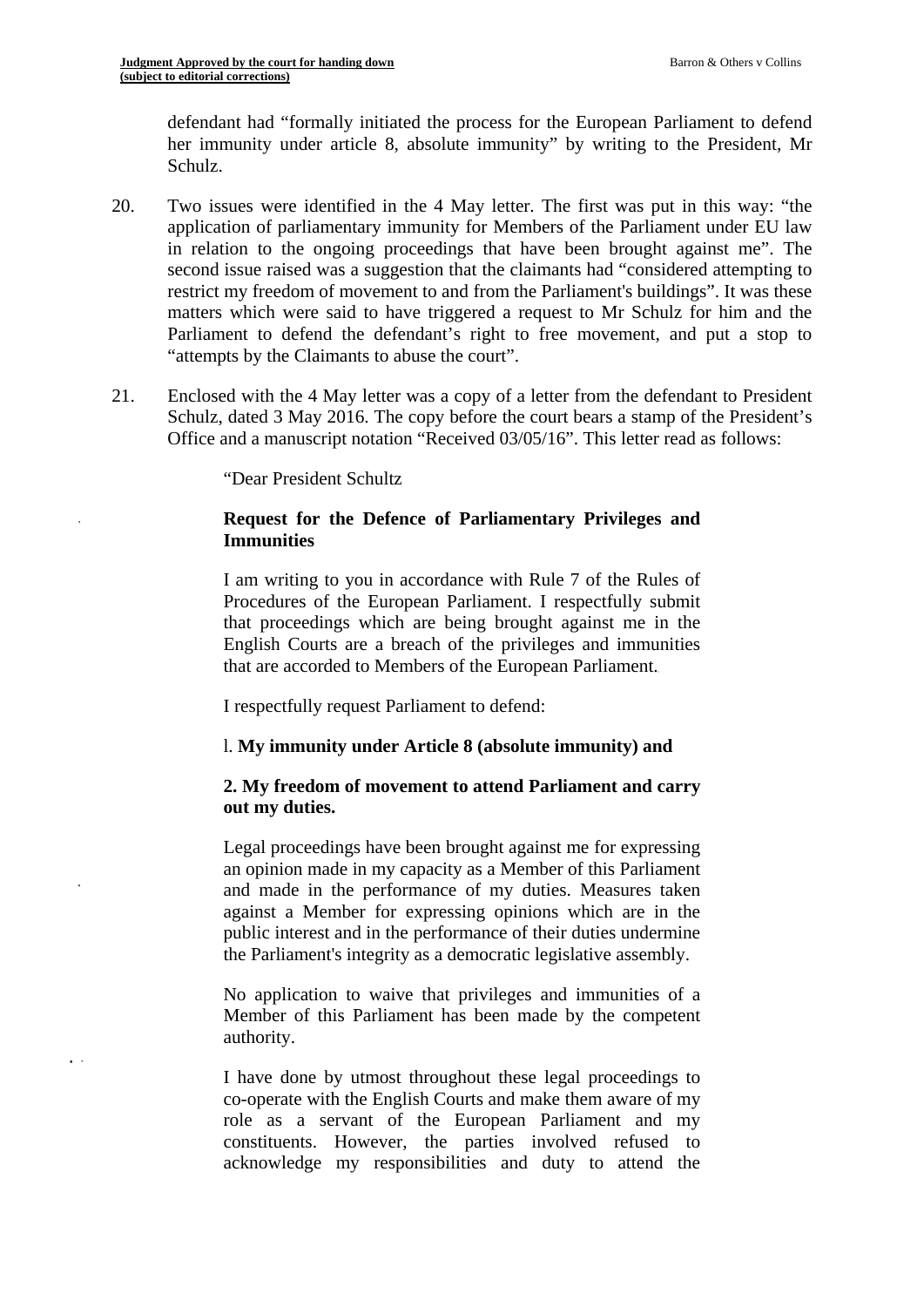Parliament and Plenary Sessions. This has been even been presented as an aggravating factor in the current proceedings.

In addition attempts have been made to restrict my movements to and from the Parliament in Brussels and Strasbourg under threat of a court order.

I would also request your personal clarification on the application of immunity under articles 9 for a UK Member of the Parliament. Article 9 grants Members the same privileges and immunities as those accorded by parliaments of member states. In the case of the UK this privilege applies only to the grounds of the Palace of Westminster. Members of the European Parliament are not afforded the right to carry out their duties in the Palace of Westminster. In my case Westminster is many miles away from the parliamentary constituency I represent.

In the legal proceedings brought against me it has been acknowledged that the opinion I expressed while carrying out my duties as a Member of the European Parliament were broadcast by the UK Parliament Channel into the grounds of the Palace of Westminster.

The crux of the legal proceeding being brought against me are that the opinion I expressed in that broadcast allegedly damaged the reputation of the claimants within the grounds of Westminster.

Please could you clarify:

1. The status of a broadcast into an area protected under article 9, and

2. What is the status for UK Members of the European Parliament who are effectively denied the right to exercise this privilege?

I thank you in advance for your attention on this urgent matter …"

- 22. The 4 May letter stated that the defendant was acting under the guidance of the Legal Department of the European Parliament and the President's Office. It asserted that the fact that these steps had been taken meant that "the proceedings that are being brought against me must be stayed until the Parliament has determined whether or not it will defend my immunity."
- 23. The 4 May letter concluded "I will be writing separately to Steel & Shamash the claimant's legal advisers to inform them of this development…" The covering email from the defendant's PA also stated that Steel & Shamash would be informed. It appears, however, that no such communication was in fact made. Moreover, since the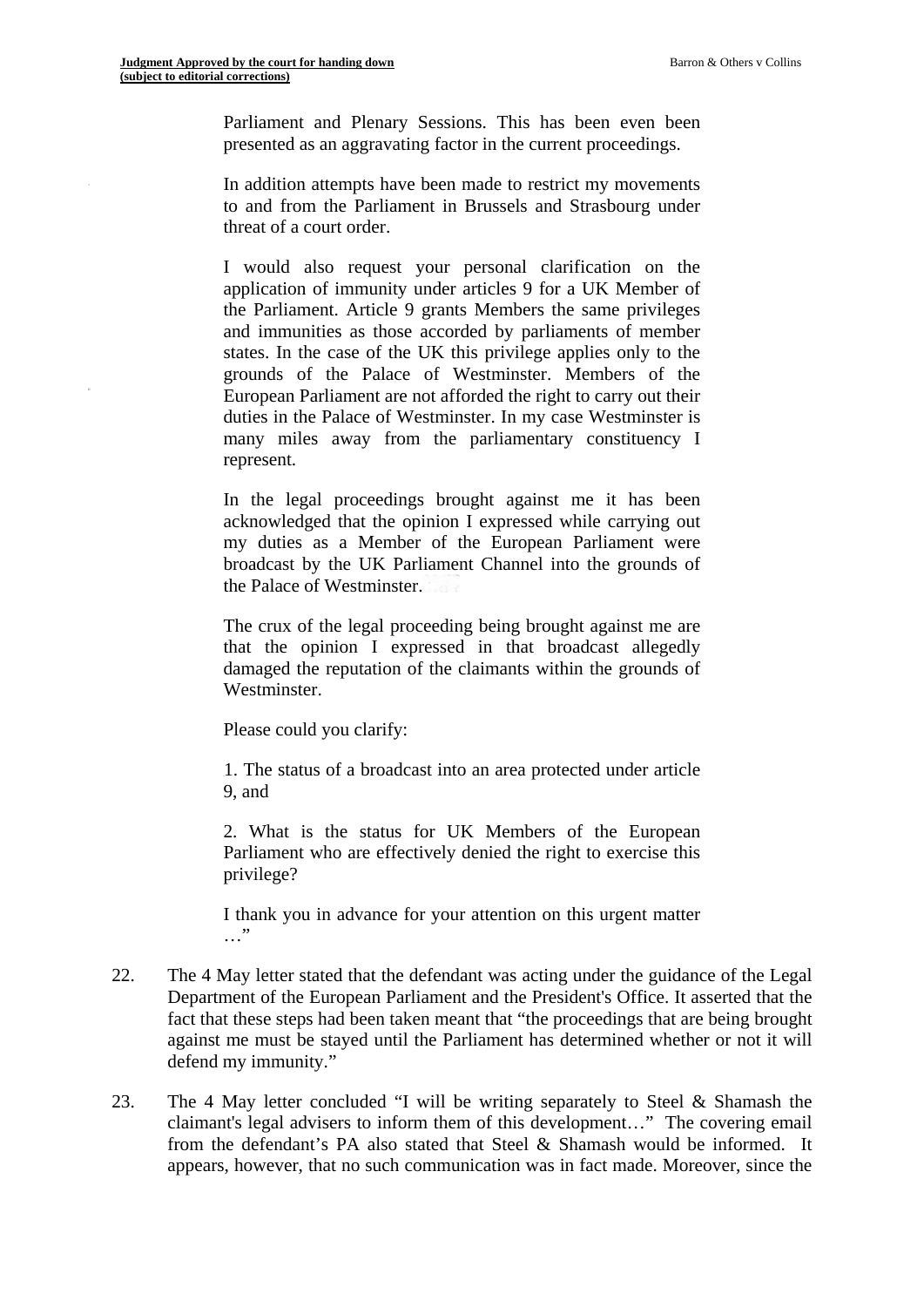defendant's application for a stay was not made by means of an application notice pursuant to CPR 23, and was sent to an inappropriate address, no action was taken by the court at that time.

24. At 3:29pm on 10 May 2016, two working days before the date fixed for hearing the Application to Vacate and the Assessment Application, the defendant sent a further email to the court. This one was one addressed correctly, to the Queen's Bench Listing Office, which is the office responsible. The 10 May email said as follows.

"Dear Sirs

As a matter of great urgency can you please reply to this email.

On my behalf

The European Parliament has accepted the initiation of The Protocol of Sincere Cooperation and the announcement will be made in Strasbourg. The 'triggering' documents were attached to the original email dated  $4<sup>th</sup>$  May 2016.

The court hearing scheduled for Monday and Tuesday next week should therefore be 'stayed'. To avoid expensive travel arrangements, wasted costs orders and legal fees, please confirm, in writing, to all parties, that a 'stay of proceedings' has been granted until the European Commission has appointed a Rapporteur and a committee to study the evidence and decide on their defence"

- 25. This email was not copied to the claimants' solicitors either. It was drawn to my attention later that afternoon. It did not attach or copy in the 'original' email of 4 May or any of its enclosures. But it was possible for staff at my request to locate those documents.
- 26. On the morning of 11 May 2016 I made an order directing that the court should notify the claimants of the Stay Application, and send them copies of the defendant's communications with the court. I set a timetable for the submission of a written Response on behalf of the claimants by 2pm on 12 May and a reply by the defendant by 9am on Friday 13 May. My order explained the reasoning behind this procedure:

"Procedural fairness and the overriding objective both require that the claimants should be given notice of this application. The defendant appears to have acknowledged that in her correspondence. She has not made clear, however, that notice has been given.

The fact that the hearing date is imminent is not a good enough reason for the court to act without notice, or without assuring itself that the claimants have had a fair opportunity to respond."

27. I duly received the written submissions of the parties. The claimants' Response made clear that they had been unaware of the Stay Application until they received copies of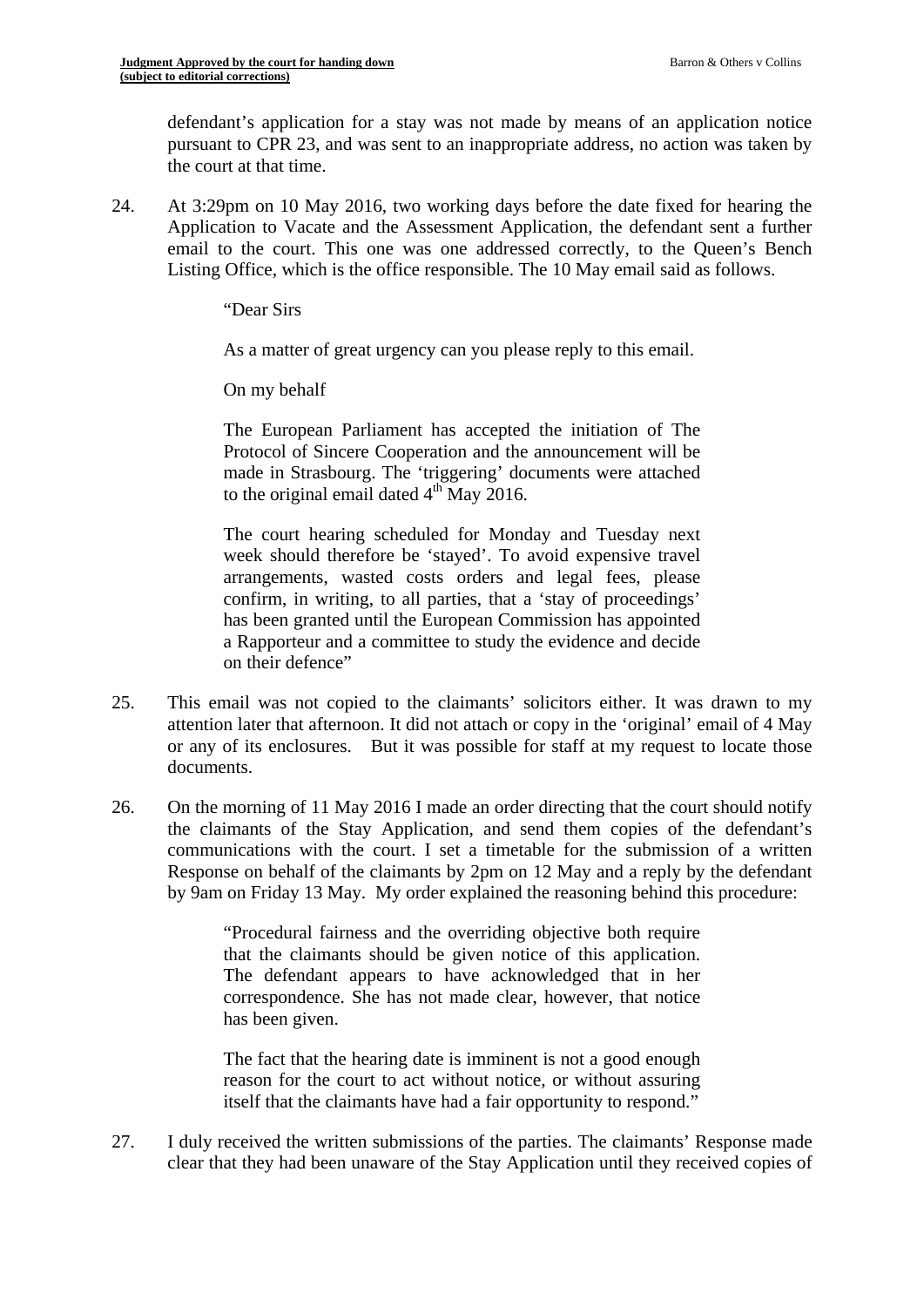the documents from the court. The claimants resisted the stay on the grounds that the application is "clearly another procedural tactic by the defendant to avoid the damages hearing". It was asserted that the defendant had waited until just before that hearing to take this step and had failed to take the right procedural steps. It was submitted that there was no proper basis in fact or in law for a stay to be imposed.

- 28. The defendant's reply took issue with the claimants' criticisms of her conduct. She said that it had been apparent from as long ago as January 2016 that she had it in mind to assert her immunity. She complained that the claimants have made a number of false claims about her behaviour, and themselves behaved unreasonably. Her position was that no valid objection had been raised on the claimants' behalf. Her request for immunity had been announced in Parliament and referred to JURI (the Committee on Legal Affairs). The Protocol of Sincere Co-operation requires this court to stay its proceedings whilst the European Parliamentary bodies assess the evidence, it was said.
- 29. In the meantime I had received copies of further emails sent to the court by the defendant and her assistant on 11 May 2016, and their enclosures, to which I shall refer below. These were not copied to the claimants either. I ensured that copies were sent to the claimants' solicitors by the court.
- 30. I had contemplated that it might be possible to deal with the Stay Application without a hearing, at least in the first instance. However, having received and considered the parties' submissions, I decided that in all the circumstances it was necessary to hold a hearing. Doing so would incur further costs, but a stay would involve further delay and risked a greater waste of costs. The matter had been raised in haste, and in a way that was less than satisfactory both procedurally and evidentially. I concluded it was best to examine the issues more fully, at a hearing, with the benefit of clearer evidence and fuller argument.
- 31. By a further order made on the morning of Friday  $13<sup>th</sup>$  I therefore directed a hearing on the morning Monday 16 May. I directed the filing of a formal application notice and the service of evidence to ensure that an up-to-date picture was obtained of the procedural position in Strasbourg, where the Parliament is presently in session. An application notice and short witness statement were duly made and filed by the defendant. In the meantime, in the late morning of Friday 13 May, the defendant's assistant emailed the court with copies of some further correspondence that had passed between Parliamentary officials and the defendant's team on the Wednesday, 11 May.
- 32. At the hearing today the claimants have been represented by Mr Millar QC and Ms Mansoori. The defendant has represented herself. After hearing them I have reached the conclusion that the point has not been reached at which this Court is obliged to grant the stay which the defendant seeks.

## **Assessment**

*The Legal framework*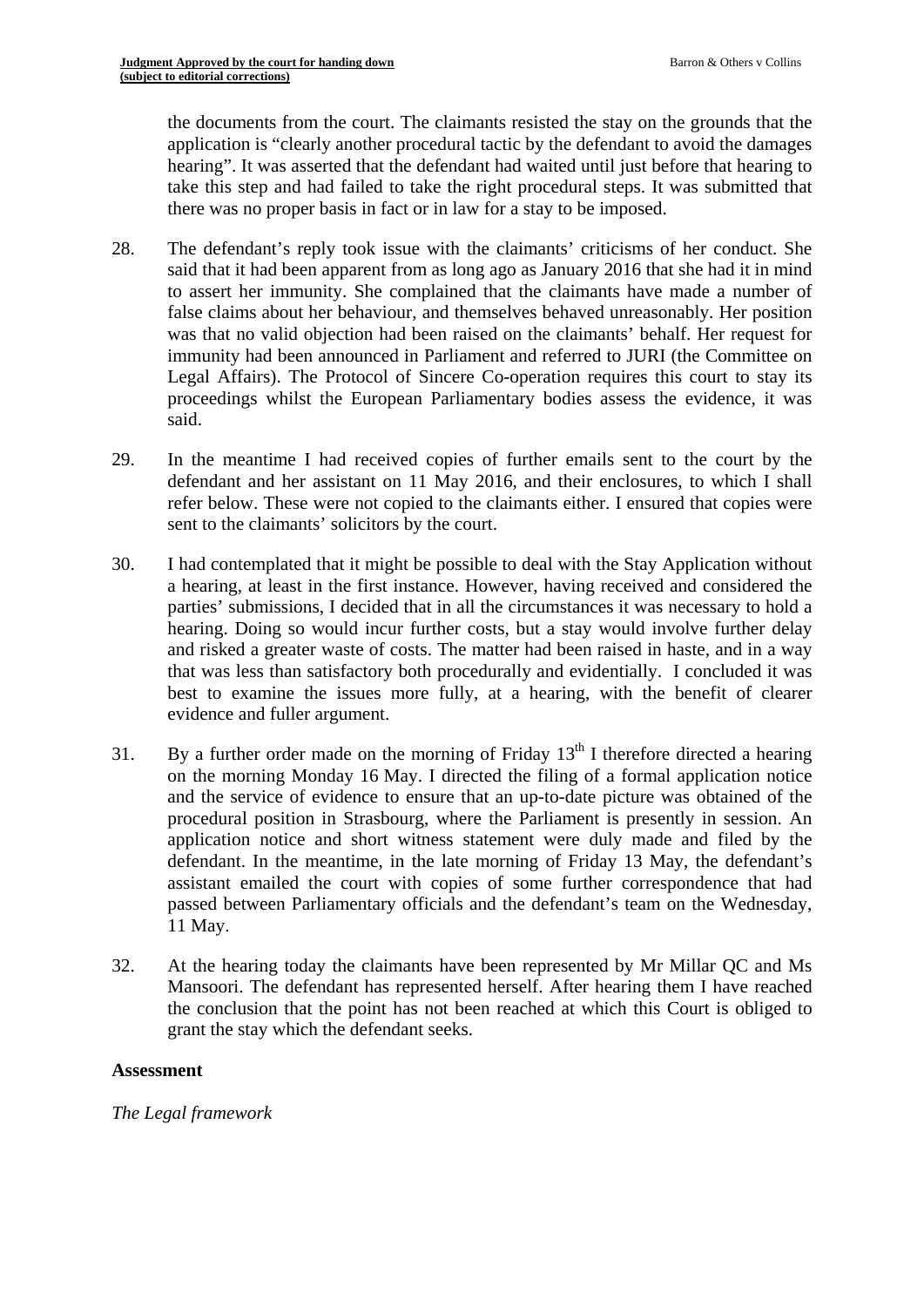33. The Privileges and Immunities of the European Union are defined in a Protocol ("the Protocol"), the current version of which is published in the Official Journal of the European Union, C/326/1, 26.10.2012. It contains the following relevant provisions:

*"Article 7* (ex Article 8)

No administrative or other restriction shall be imposed on the free movement of Members of the European Parliament travelling to or from the place of meeting of the European Parliament.

…

*Article 8* (ex Article 9)

Members of the European Parliament shall not be subject to any form of inquiry, detention or legal proceedings in respect of opinions expressed or votes cast by them in the performance of their duties.

*Article 9* (ex Article 10)

During the sessions of the European Parliament, its Members shall enjoy:

- (a) in the territory of their own State, the immunities accorded to members of their parliament;
- (b) in the territory of any other Member State, immunity from any measure of detention and from legal proceedings.

Immunity shall likewise apply to Members while they are travelling to and from the place of meeting of the European Parliament. …"

34. The current version of the European Parliament Rules of Procedure ("the Procedure Rules") contains the following relevant provisions:

(1) Rule 5 provides:

"1. Members shall enjoy privileges and immunities in accordance with the Protocol on the Privileges and Immunities of the European Union.

2. Parliamentary immunity is not a Member's personal privilege but a guarantee of the independence of Parliament as a whole and of its Members. …"

(2) Rule 7 provides: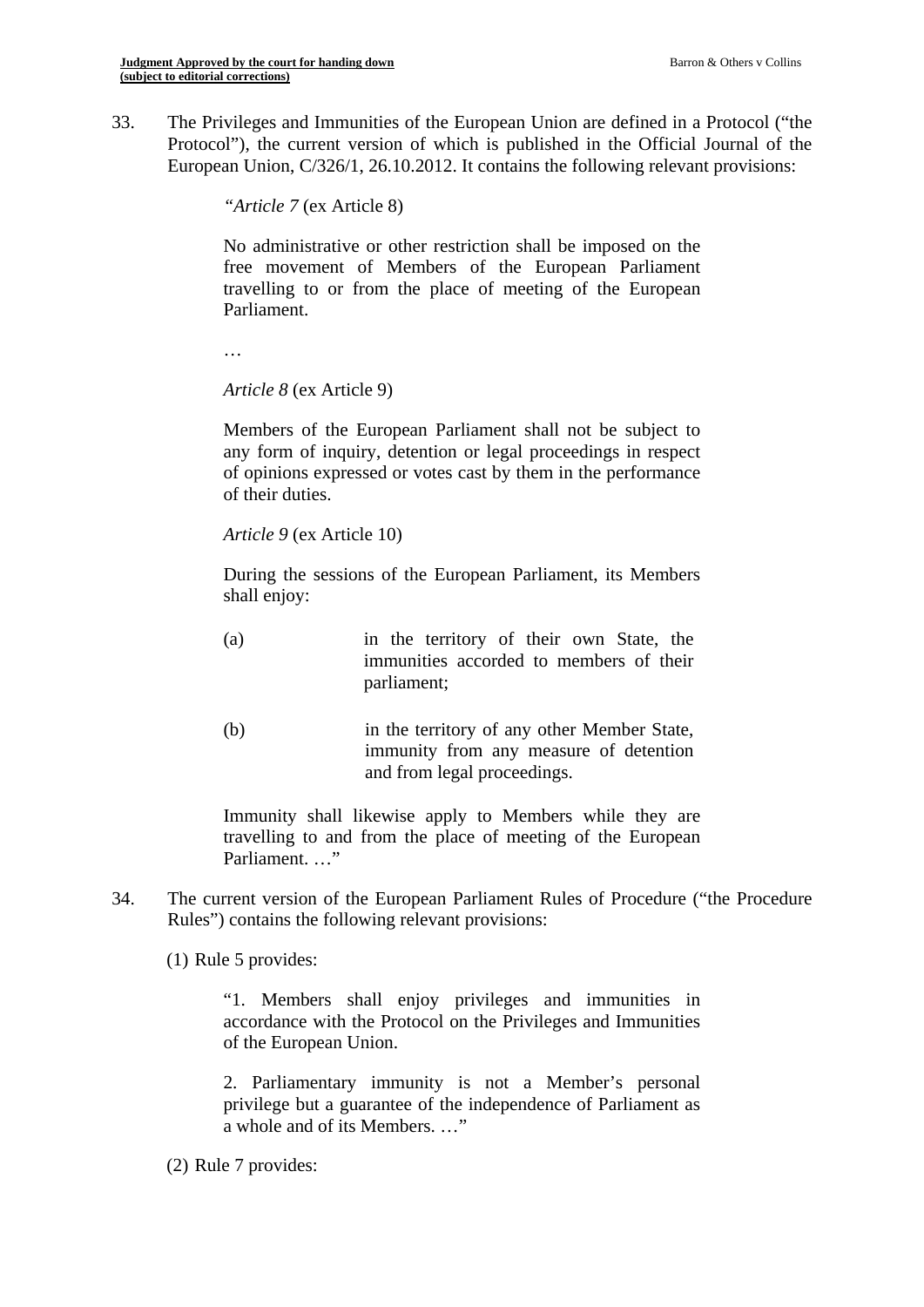1. In cases where the privileges and immunities of a Member or former Member are alleged to have been breached by the authorities of a Member State, a request for a Parliament decision as to whether there has, in fact, been a breach of those privileges and immunities may be made in accordance with Rule 9(1).

2. In particular, such a request for the defence of privileges and immunities may be made if it is considered that the circumstances constitute an administrative or other restriction on the free movement of Members travelling to or from the place of meeting of Parliament or on an opinion expressed or a vote cast in the performance of their duties, or that they fall within the scope of Article 9 of the Protocol on the Privileges and Immunities of the European Union.

(3) Rule 9 relates to "Procedures on immunity" and provides that:

1. Any request addressed to the President by a competent authority of a Member State that the immunity of a Member be waived, or by a Member or a former Member that privileges and immunities be defended, shall be announced in Parliament and referred to the committee responsible. The Member or former Member may be represented by another Member. The request may not be made by another Member without the agreement of the Member concerned.

2. The committee shall consider without delay, but having regard to their relative complexity, requests for the waiver of immunity or requests for the defence of privileges and immunities.

3. The committee shall make a proposal for a reasoned decision which recommends the adoption or rejection of the request for the waiver of immunity or for the defence of privileges and immunities.

4. The committee may ask the authority concerned to provide any information or explanation which the committee deems necessary in order for it to form an opinion on whether immunity should be waived or defended.

…"

35. EU law has for some time recognised a duty of sincere co-operation. This is an important principle, the essence of which is that Member States have a duty of sincere cooperation with the EU institutions and are accordingly asked to support EU activities and not to hinder their proper functioning. The duty is now reflected in Article 4(3) of the 2009 Treaty on European Union: "Pursuant to the principle of sincere co-operation the Union and the Member states shall in full mutual respect assist each other in carrying out the tasks which flow from the Treaty".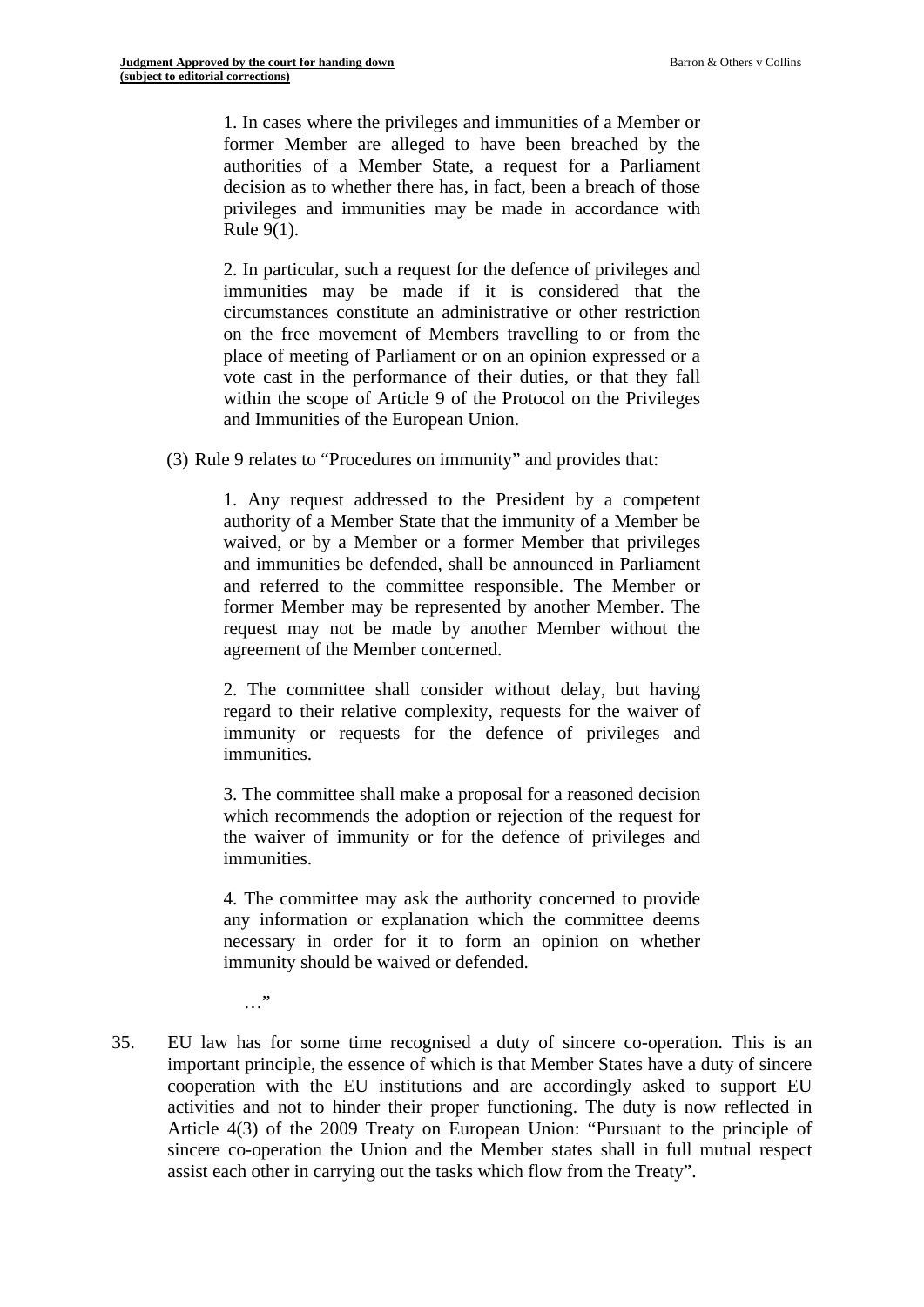- 36. The CJEU has made preliminary rulings on the interpretation and application of the EU rules on the immunity of MEPs in two cases to which I have been referred by Mr Millar QC and Ms Mansoori.
- 37. In *Marra v De Gregorio* (Joined Cases C-200/07 and C0210/07), the Grand Chamber addressed questions posed by the Italian Supreme Court, arising from a defamation claim against a former MEP. In a judgment of 26 June 2008 at [31] the Grand Chamber interpreted the questions as giving rise to three issues:

proceedings. "… first, whether, where the national court which has to rule on an action for damages brought against a Member of the European Parliament in respect of opinions expressed by him has received no information regarding a request from that member to the Parliament seeking defence of his immunity, that court may itself rule on whether the immunity provided for in Article 9 of the Protocol applies with regard to the factors in the particular case; second, whether, where the national court is informed of the fact that that member has made such a request to Parliament, that court must await the decision of the Parliament before continuing with the proceedings against that member; and, third, whether, where the national court finds that that immunity does apply, it must request the waiver of that immunity for the purposes of continuing with the legal

- 38. As this wording indicates, the provisions in question were those of the predecessor of the current Protocol, a protocol of 8 April 1965. The case was also concerned with an earlier version of the Procedure Rules, dating from 2005.
- 39. In summary, the Grand Chamber's answers to the three questions specified above were yes, yes, and no. The core of the reasoning behind those conclusions is contained in the following passages:

"32 In order to establish whether the conditions for the absolute immunity provided for in Article 9 of the Protocol are met, the national court is not obliged to refer that question to the Parliament. The Protocol does not confer on the Parliament the power to determine, in cases of legal proceedings against one of its Members in respect of opinions expressed or votes cast by him, whether the conditions for applying that immunity are met.

 33 Therefore, such an assessment is within the exclusive jurisdiction of the national courts which are called on to apply such a provision, and which have no choice but to give due effect to that immunity if they find that the opinions or votes at issue were expressed or cast in the exercise of parliamentary duties.

34 If, in applying Article 9 of the Protocol, those courts have doubts concerning the interpretation of that article, they may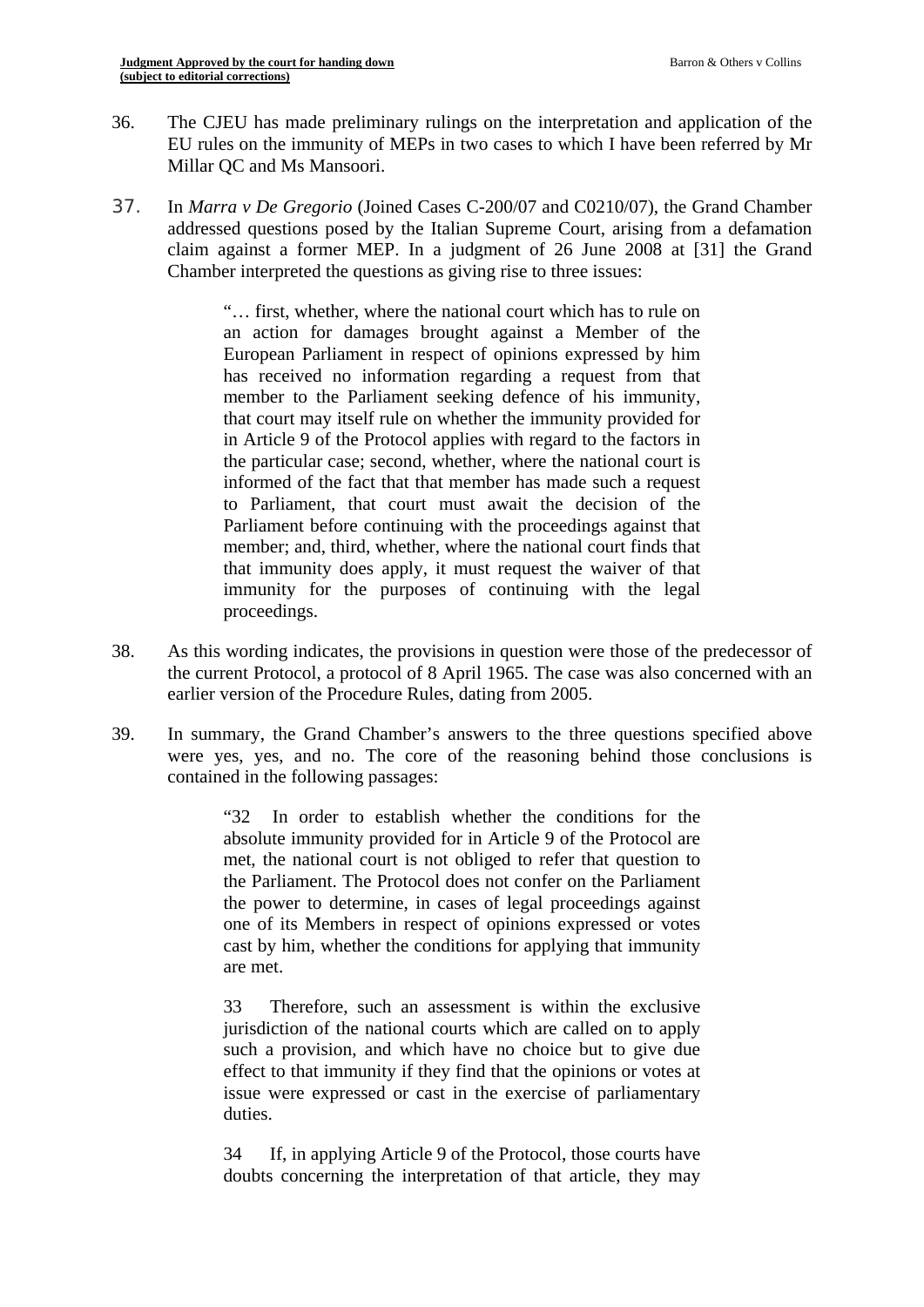refer a question to the Court under Article 234 EC on the interpretation of that article of the Protocol, courts of final instance being, in such circumstances, obliged to make such a reference to the Court.

35 Furthermore, it cannot be inferred, even implicitly, from Rules 6 and 7 of the Rules of Procedure – which contain the internal rules concerning the procedure for waiving parliamentary immunity – that the national courts are obliged to refer to the Parliament the decision on whether the conditions for recognising that immunity are met, before ruling on the opinions and votes of Members of the Parliament.

36 Rule 6(2) of the Rules of Procedure is limited to establishing the procedure for the waiver of parliamentary immunity provided for in Article 10 of the Protocol.

37 Rule 6(3) of the Rules of Procedure sets down a procedure for defence of immunity and privileges which can be triggered by the Member of the European Parliament. That procedure also concerns immunity for opinions expressed and votes cast in the exercise of parliamentary duties. Rule 7(6) of those rules provides that the Parliament is to 'state' whether legal proceedings brought against a Member of the European Parliament constitute a restriction on the expression of an opinion or the casting of a vote, and to 'make a proposal to invite the authority concerned to draw the necessary conclusions'.

38 As has been emphasised out by the Parliament and the Commission of the European Communities, the Rules of Procedure are rules of internal organisation and cannot grant powers to the Parliament which are not expressly acknowledged by a legislative measure, in this case by the Protocol.

39 It follows that, even if the Parliament, pursuant to a request from the Member concerned, adopts, on the basis of those rules, a decision to defend immunity, that constitutes an opinion which does not have binding effect with regard to national judicial authorities.

40 In addition, the fact that the law of a Member State provides for a procedure in defence of members of the national parliament – enabling that parliament to intervene where the national court does not recognise that immunity – does not imply that the same powers are conferred on the European Parliament in relation to its Members coming from that Member State, since, as has been held in paragraph 32 above, Article 9 of the Protocol does not expressly grant the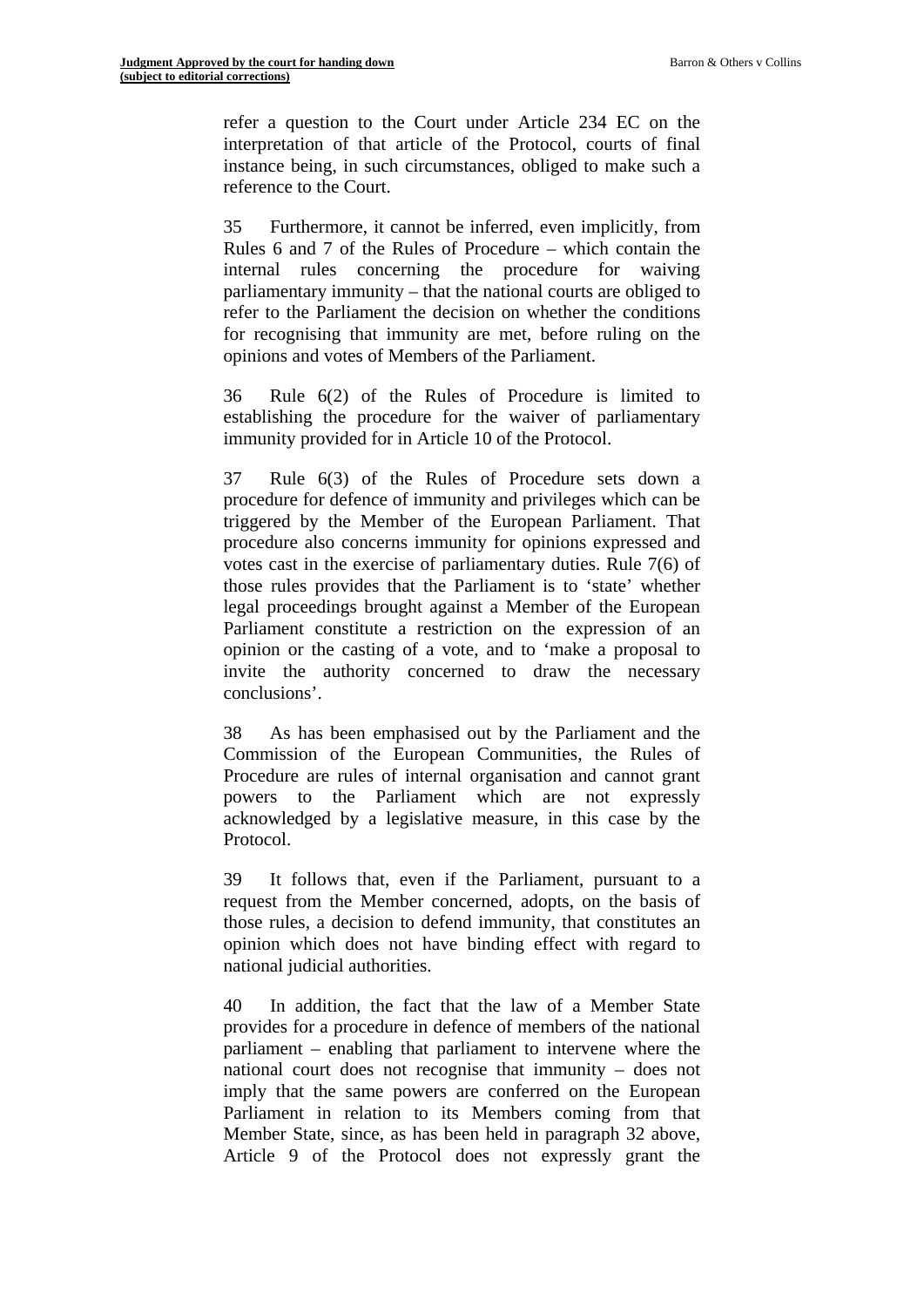Parliament such power and does not refer to the rules of national law.

41 However, according to settled case-law, the duty of sincere cooperation between the European institutions and the national authorities, enshrined in Article 10 EC and reiterated in Article 19 of the Protocol, which applies both to the national judicial authorities of Member States acting within their jurisdictions and to the Community institutions, is of particular importance where that cooperation involves the judicial authorities of a Member State who are responsible for ensuring that Community law is applied and respected in the national legal system (see, in particular, order in Case C-2/88 IMM *Zwartveld and Others* v *Commission*[1990] ECR I-3365, paragraph 17, and Case C-94/00 *Roquette Frères* [2002] ECR I-9011, paragraph 93).

42 It must be held that that duty of cooperation applies in the context of disputes such as those in the main proceedings. The European Parliament and the national judicial authorities must therefore cooperate in order to avoid any conflict in the interpretation and application of the provisions of the Protocol.

43 Therefore, where an action has been brought against a Member of the European Parliament before a national court and that court is informed that a procedure for defence of the privileges and immunities of that Member, as provided for in Article 6(3) of the Rules of Procedure, has been initiated, that court must stay the judicial proceedings and request the Parliament to issue its opinion as soon as possible.

44 Once the national court has established that the conditions for the absolute immunity, provided for in Article 9 of the Protocol are met, the court is bound to respect that immunity, as is the Parliament. It follows that such immunity cannot be waived by the Parliament and that, as a result, that court is bound to dismiss the action brought against the Member concerned."

- 40. For reasons I shall come to it is paragraph [43] which is of critical importance for present purposes and, in particular, the sense to be given to the word "informed" in its context.
- 41. In the later case of *Aldo Patriciello* [2012] 1 CMLR 11 on a reference by an Italian court in criminal proceedings against an MEP the Court reaffirmed at [38]-[40] some of its earlier conclusions. The case related to the current provisions of the Protocol and Procedure Rules. The Court held that it is for the national court to determine the issue of immunity. If it determines the issue in the MEP's favour it should give effect to the immunity by dismissing the action. If it finds that the immunity is not made out it would have to continue hearing the case. Any decision by the European Parliament at the request of an MEP to defend their immunity is no more than an opinion, with no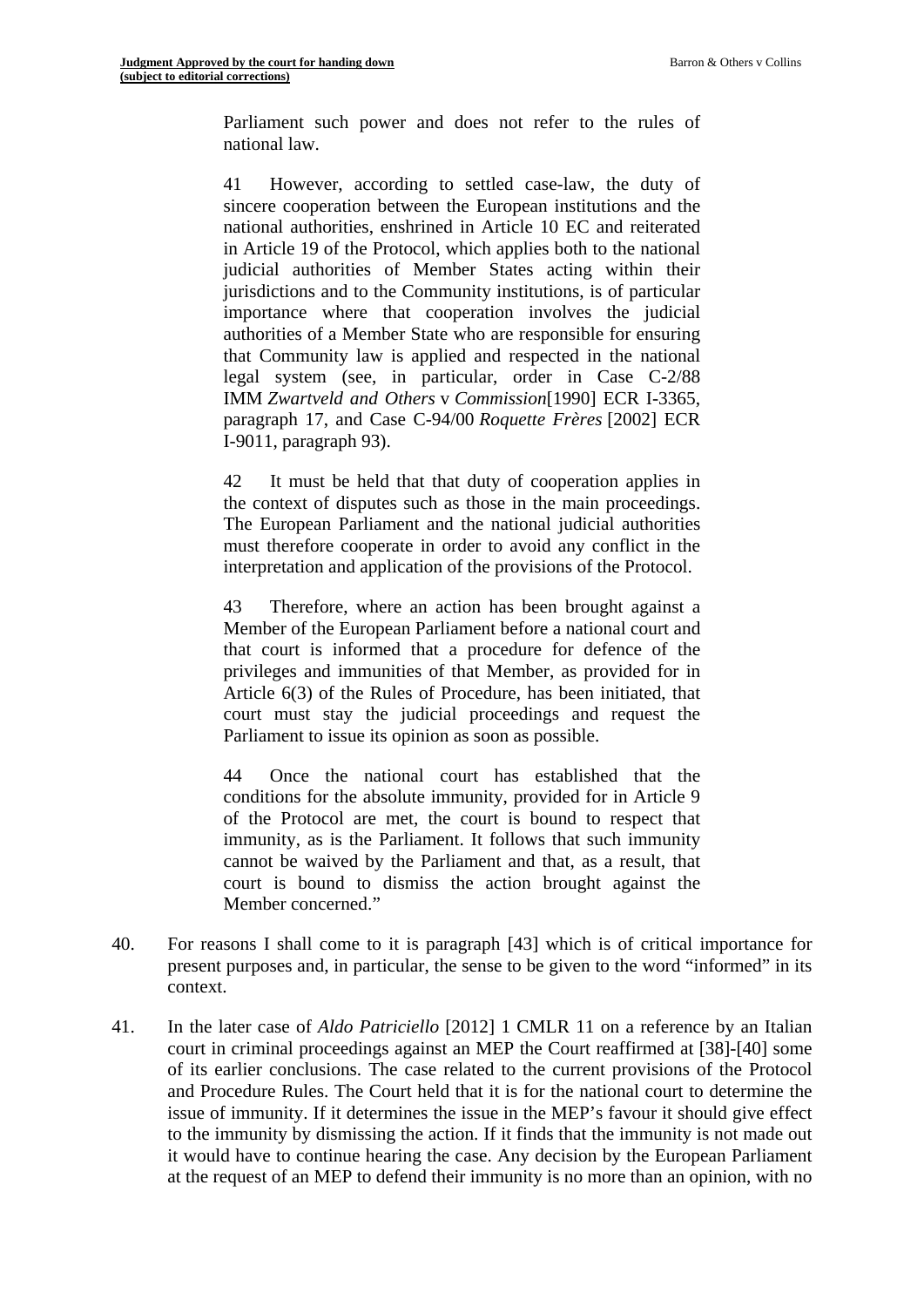binding effect on national courts. The Court further held that the duty to cooperate does not oblige the national courts to give any reasons if it decides not to follow the opinion of the European Parliament.

42. The Court did not have to consider whether the national court is bound to stay its proceedings where an MEP invokes the procedure under Rule 6 (as it then was), which did not arise on the facts of the *Patriciello* case. It did give guidance on the scope and application of the immunity. At [29-30] it observed that while Article 8 is intended to apply to statements made by MEPs within the very precincts of the European Parliament, it is not impossible that a statement made by an MEP outside the precincts may amount to an opinion expressed in the performance of their duties within Art 8 because this depends on the character and content of the opinion rather than the place where it was made. But it held at [35] that there must be a "direct and obvious connection" between the opinion expressed and the parliamentary duties and, at [41], that a statement made outside the precincts of the Parliament:

> ".. does not constitute an opinion expressed in the performance of his parliamentary duties covered by the immunity afforded by that provision unless that statement amounts to a subjective appraisal having a direct, obvious connection with the performance of those duties…."

### *Evidence*

- 43. The picture so far as proceedings in the European Parliament are concerned has been progressively elaborated since 10 May 2016.
- 44. In the emails of 11 May 2016 to which I have referred above:
	- (1) At 10:07 (the times are BST) the defendant informed the court at 10:17 that "my Protocol of Sincere Cooperation will be announced before the Members of this House today, prior to voting at 1200 CET".
	- (2) At 15:39 the defendant's assistant Mick Burchill sent a link to a video of such an announcement. He did so as part of a notice that the defendant's request for the EP "to defend her and implement the Protocol of Sincere Cooperation at Strasbourg's Plenary Session today" had been accepted by the Parliament. He stated that "the Chairman of the Plenary Session has now referred the matter to JURI which will appoint a Rapporteur and a committee to decide on the matter." He further stated that a request had been made to the President at the Chair of JURI to write to the Court and The Attorney General confirming the "Stay of Proceedings" in the case.
	- (3) At 17:45 Mr Burchill emailed to say that "We have received documentation from Strasbourg" which he would forward once he had had "the opportunity to digest it".
- 45. On Friday 13 May 2016, in emails which were copied to the claimants' solicitors, those assisting the defendant made the following known (attaching copies of the correspondence):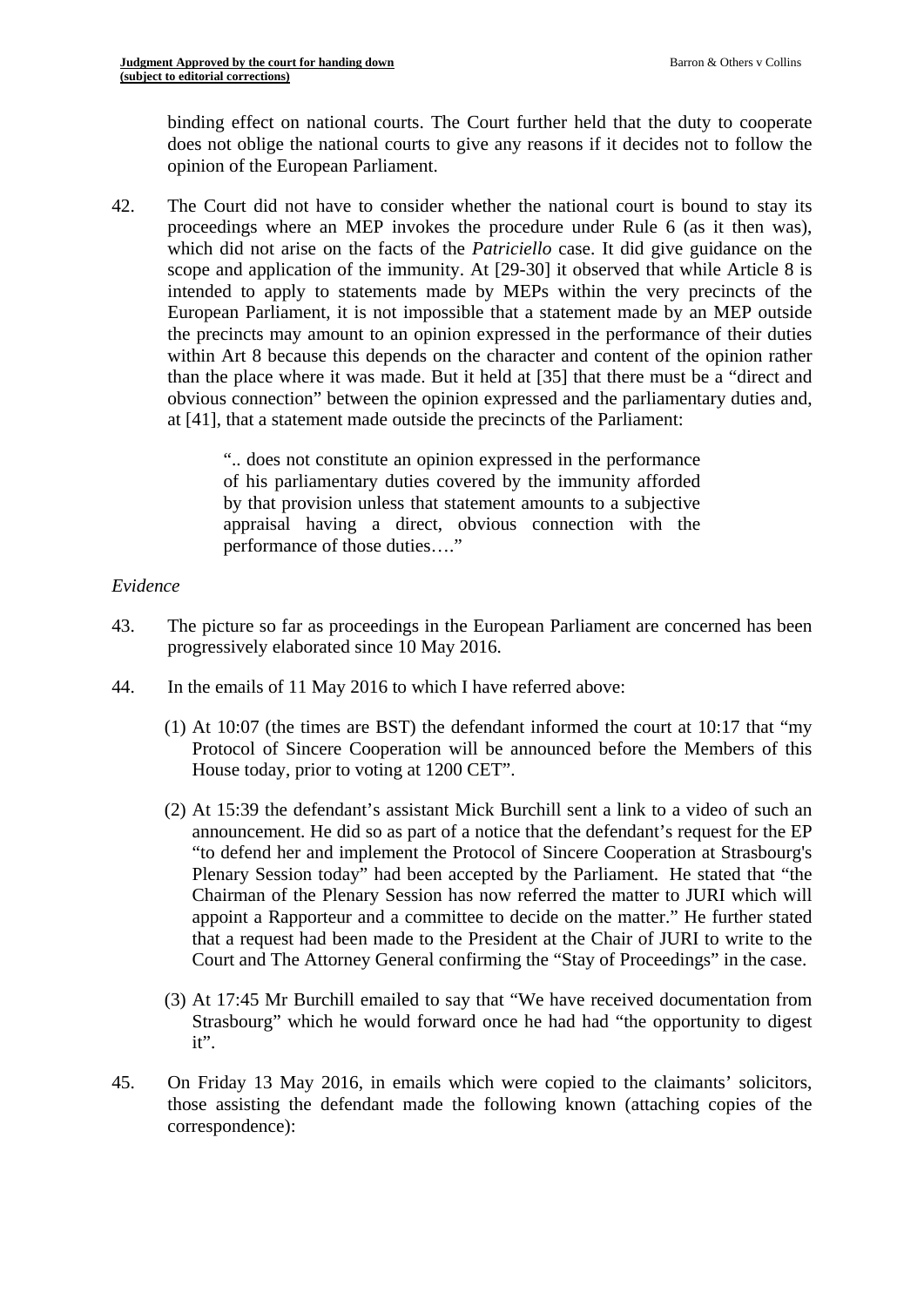(1) On Wednesday 11 May at 17:51 Robert Bray, Head of Unit at the Secretariat of the Committee on Legal Affairs emailed the defendant's PA stating

"As soon as we have the particulars of the case, we will arrange for an official letter to be sent to the Queen's Bench Division informing them of the need for them to stay proceedings in accordance with the case-law of the Court of Justice."

(2) At 11:13 on Friday 13 May 2016 Alexander Keys an Administrator of the Parliament wrote to the defendant stating that

"the letter concerning your request for defence of immunity has been prepared for signature by Pavel Svoboda, Chair of the Committee on Legal Affairs, as we are aware of the urgency of the case. However, we have not been able to reach him or any of his private staff today. It will therefore have to be submitted to him for signature on Monday."

46. In fact, the defendant has told me, today is a Bank Holiday in Brussels. The defendant has told me that the Parliamentary session concluded on Thursday, and officials were not at work on Friday  $13<sup>th</sup>$  given the impending Bank Holiday. Evidently, Mr Keys was working then. It does appear however that others were not. The defendant has suggested that Mr Keys, in suggesting the letter would be put before Mr Svoboda on Monday, had overlooked the Bank Holiday. At all events, no letter has been produced.

#### *Submissions*

- 47. The defendant's case is straightforward. By her letter of 3 May 2016 to President Schulz she has initiated the procedure laid down by Rule 7 of the Procedure Rules. On the evidence before the court that request has been received in the President's office, announced in the Parliament Chamber, and has resulted in the preparation of a letter for signature by the President o JURI, informing the national court of the process and seeking a stay of the present proceedings.
- 48. The defendant submits that there is no procedural flaw in the process. The jurisprudence of the CJEU, in the form of the *Marra* decision is clear: the national court is obliged under these circumstances to stay its proceedings. This follows inexorably from the duty of sincere co-operation. The facts that the decision on whether the conditions for the application of the immunity are met is one within the exclusive province of the national court, and that the national court is not bound by Parliament's opinion, are nothing to the point. The court is bound to refrain from adjudicating on the issue until it has Parliament's opinion.
- 49. On behalf of the claimants Mr Millar QC, in his written submissions, first advanced procedural objections based on domestic procedural law. These were well-founded. In breach of CPR 23 the application was made late, informally, and without evidence in support. There is nothing in European law or procedure which exempts the defendant from these requirements. However, once I had required the filing of an application notice, and the facts relied on had become clearer over the three working days preceding this hearing, their force rather fell away. It would have been quite inappropriate to dismiss an application of this kind on procedural grounds alone.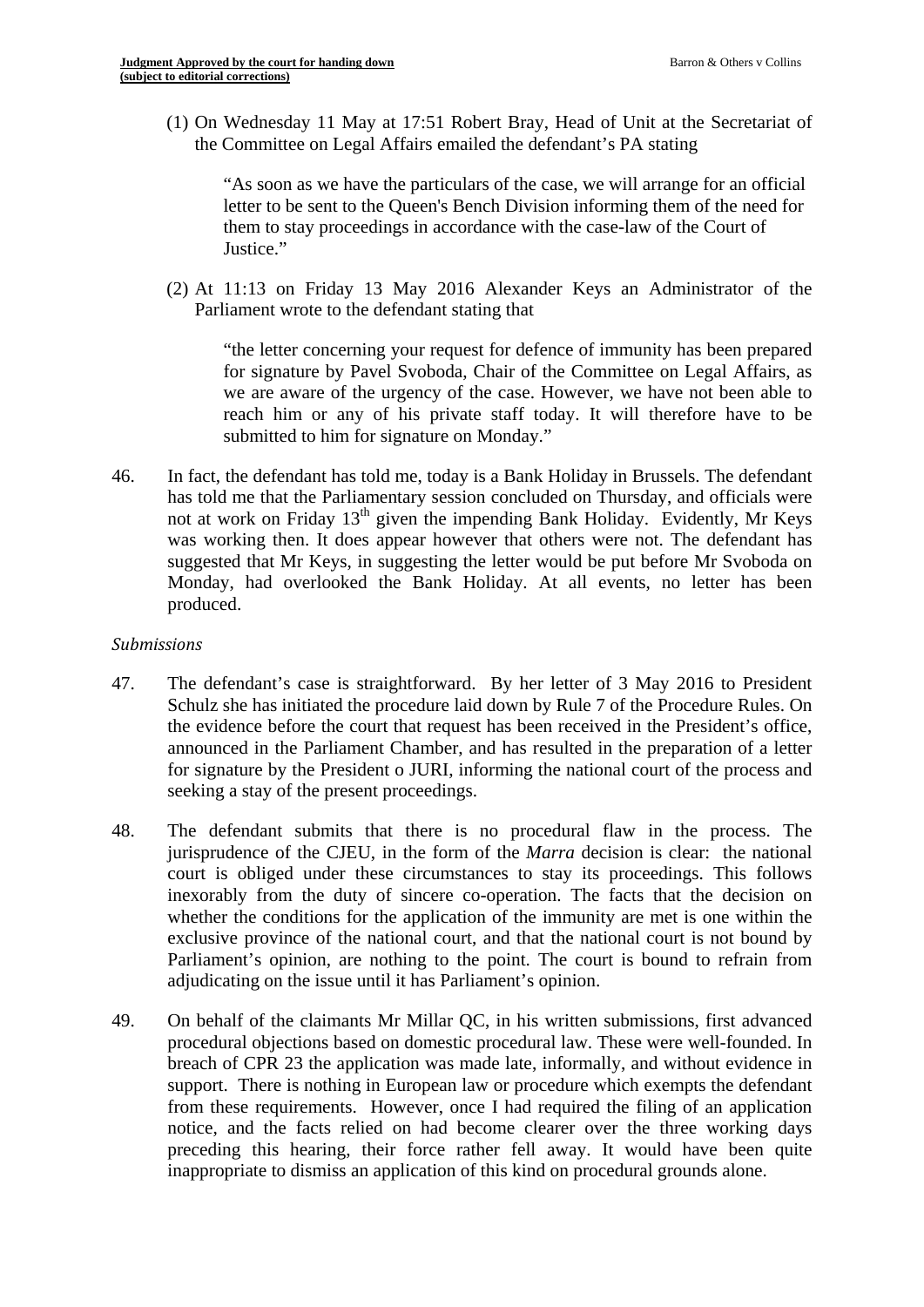- 50. Next, Mr Millar took a point about the procedural position in Strasbourg, maintaining that the defendant had not complied with the EC Rules of Procedure. That was a fair point to take, in the circumstances and in the light of the information available to the claimants, at the time the point was made, which was only just over a day after the claimants first learned of the Stay Application. But it is now clear enough that so far as the defendant is concerned, the necessary procedural steps have been taken.
- 51. Thirdly, Mr Millar has challenged the defendant's good faith. He asserts that her claim to immunity is unfounded, and that her sole intention in referring these issues to the Parliament is to avoid the damages hearing. He goes further, inviting me to conclude that the 3 May letter is a "knowingly distorted one which misstates the facts of this case in order to suggest that they meet the criteria" for immunity, when in truth they plainly do not do so.
- 52. Mr Millar submits as follows:
	- (1) On the true facts there has been no "administrative or other restriction on the free movement" of the Defendant on the part of the state, or even on the part of the other parties to the proceedings.
	- (2) The claim in these proceedings does not relate to an opinion expressed in the performance of the defendant's duties as an MEP. The main allegations about which complaint is made are extremely grave allegations of *fact* made by the defendant and not opinion.
	- (3) Nor was there any connection between what the defendant said and her parliamentary duties, let alone the "direct and obvious connection" required by the authorities. The speech was not made for the purposes of the European elections, which took place 5 months earlier, nor was it about European matters, nor was it made in the precincts of the Parliament of the UK or the EU.
	- (4) The letter of 3 May fails to set out the true factual position, or the correct procedural history, as detailed above. It does not disclose that the proceedings are not recent but date back to late 2014; or that the defendant made an offer of amends, which she later sought to withdraw; or that her request for immunity was sent just before this hearing to decide the Application to Vacate and the Assessment Application.
	- (5) The letter is not a bona fide request for Parliamentary immunity but "a dishonest and improper attempt to avoid these proceedings". Mr Millar points to "the decision not to copy the correspondence to the claimants or their legal advisers or even to inform them of it" as further evidence of tactical motives.
- 53. All of this, needless to say, is hotly disputed by the defendant.

#### *Discussion and conclusions*

faith. That, however, would probably not be an obstacle to resolving the issues raised. 54. There is therefore a live and serious dispute about the defendant's motives and good What is really at stake is not why the defendant is asserting immunity but whether she is right to do so and, in particular, whether the court's proceedings must be stayed